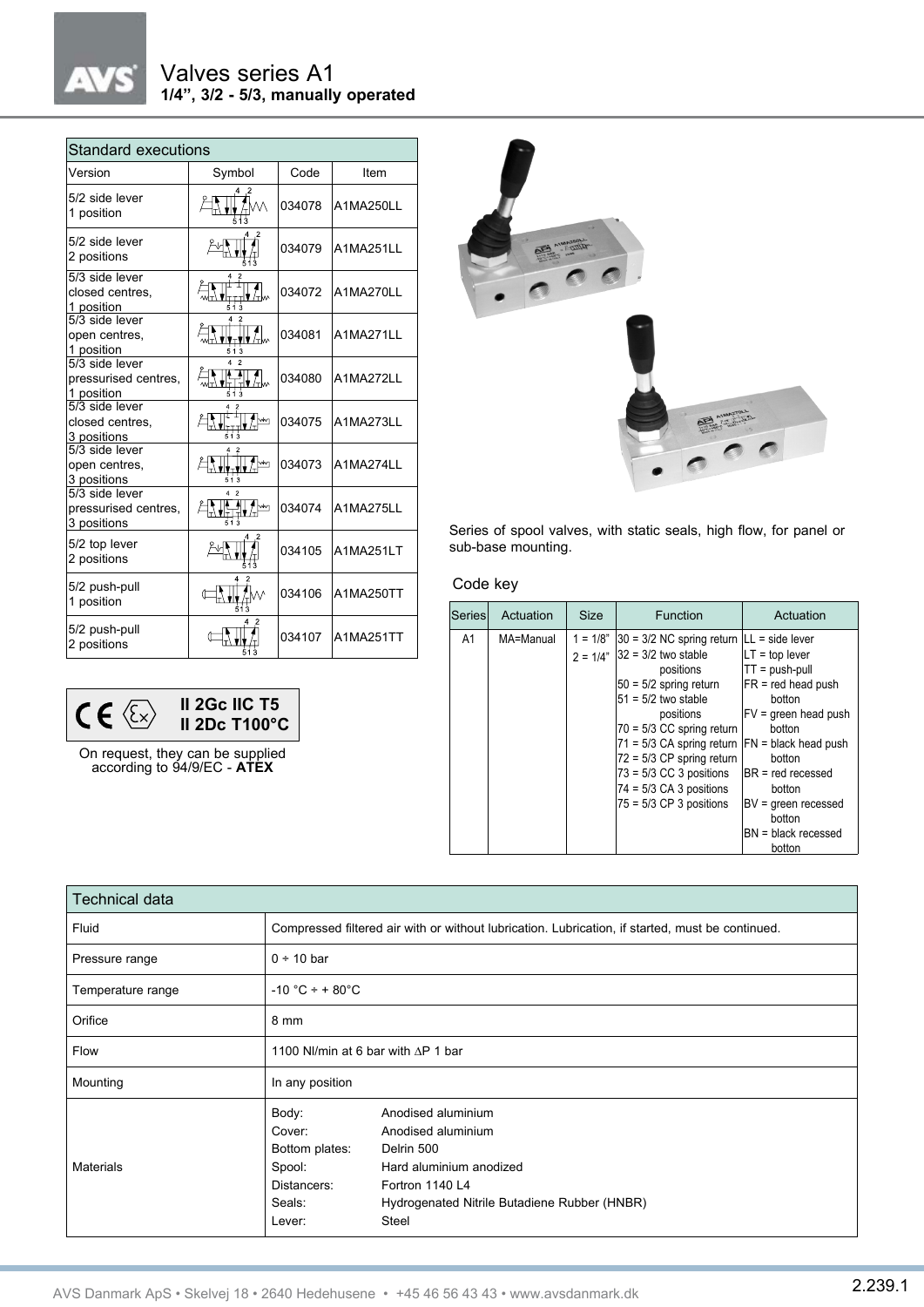# $\sqrt{7}$

#### Valves series A1 **1/4", 5/2 - 5/3, manually operated**





AVS Danmark ApS • Skelvej 18 • 2640 Hedehusene • +45 46 56 43 43 • www.avsdanmark.dk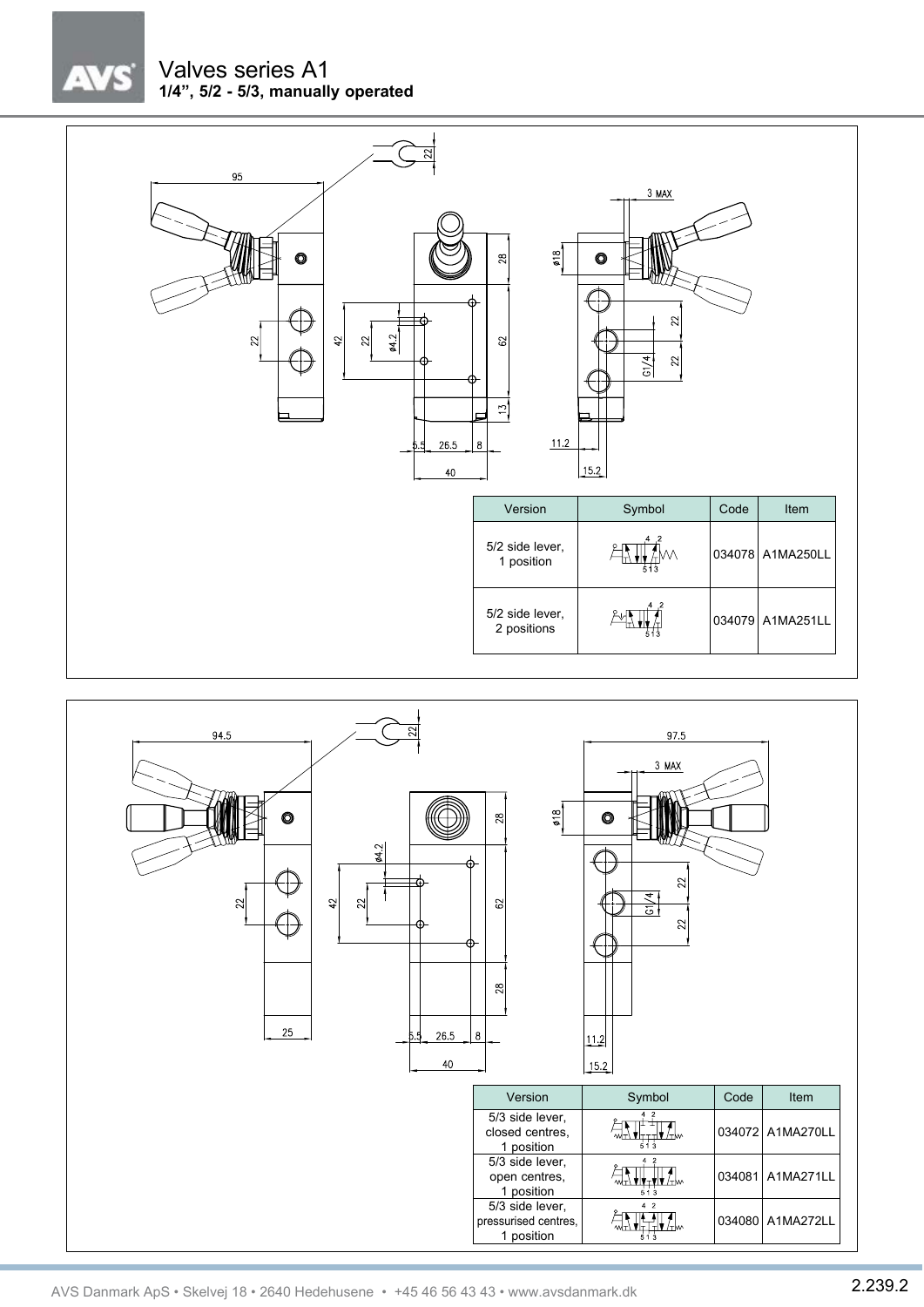## $\lambda$

### Valves series A1 **1/4", 5/2 - 5/3, manually operated**



 $2,7$ 

 $19,6$ 

 $25$ 

 $2,7$ 

 $5,5$ 

 $26.5$ 

 $40$ 

Version | Symbol | Code | Item

 $\frac{5}{2}$  top lever,  $\frac{24\sqrt{11}}{44}$   $\frac{1}{44}$  034105 A1MA251LT

5/2 top lever,